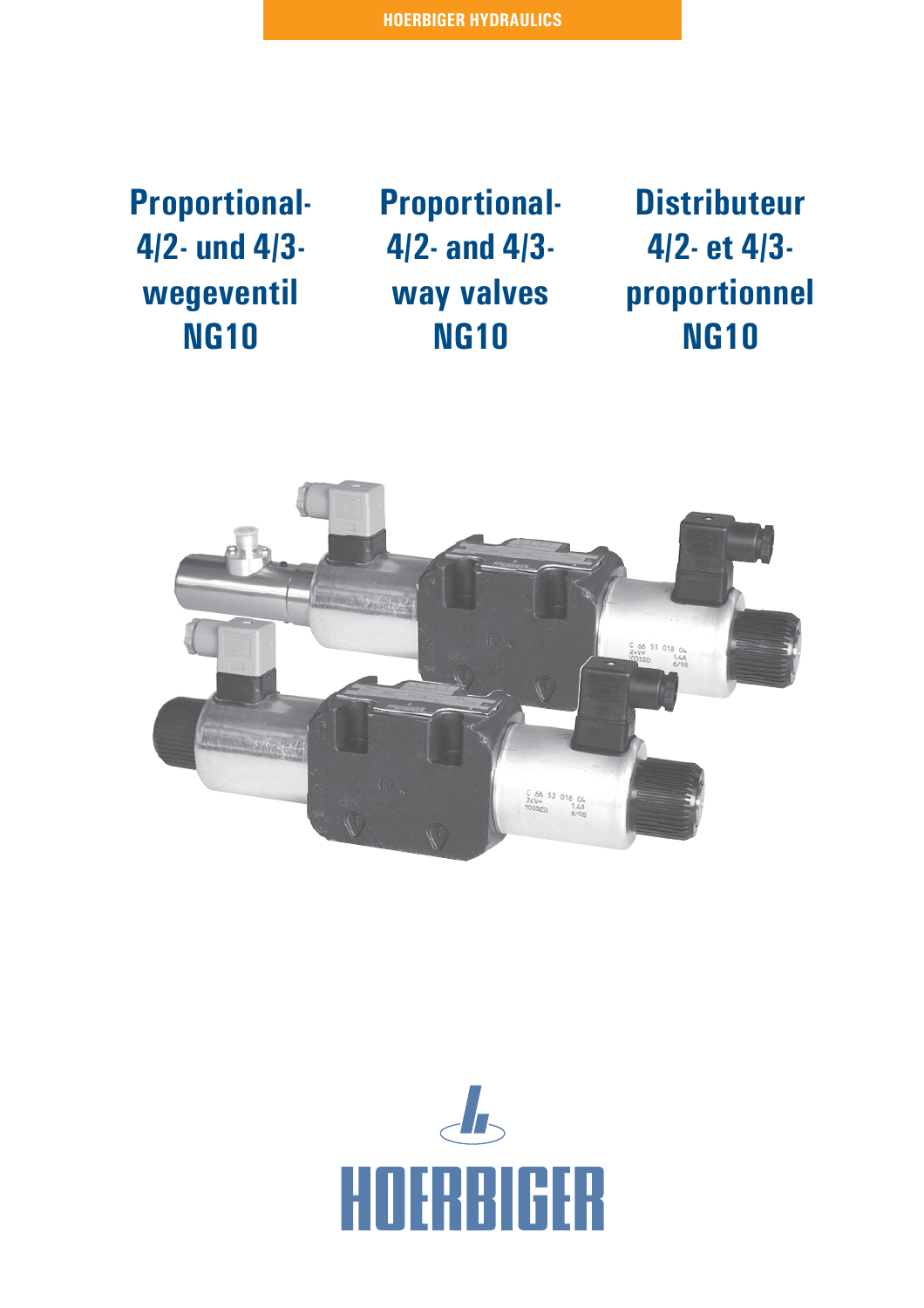# **Proportional-4/2- und 4/3-Wegeventil 100 l/min**

Proportional-Wegeventile ermöglichen eine stufenlose Steuerung des Volumenstromes und ermöglicht so weiche Umschalt- und exakte Positionierungsvorgänge. Sie zeichnen sich durch hohe Wiederholgenauigkeit, sehr gute Auflösung und niedrigen Geräuschpegel aus. Bei Ventilen mit Wegaufnehmer kann mit entsprechender Regelelektronik die Hysterese wesentlich verkleinert sowie die Ventildynamik wesentlich erhöht werden.

# **Proportional-4/2- and 4/3-way valve 100 l/min**

Proportional directional control valves allow continuous control of the volume flow and facilitate smooth switching and exact positioning procedures. Their features are good repeatability, very good resolution and a low noise level. When using valves with an inductive displacement transducer, the hysteresis can be reduced considerably and with an adequate regulating electronic the dynamic of the valves can be raised considerably.

# **Distributeur 4/2 et 4/3 proportionnel 100 l/min**

Les distributeurs proportionnels permettent une commande progressive et sans à coups ainsi qu'une commutation douce et un positionnement exact. Ils se distinguent par une haute reproductibilité, une très bonne résolution, et un faible niveau sonore. En utilisant la version avec capteur de recopie inductif associée à une électronique de réglage adaptée, il est possible de largement réduire les effets d'hystérésis et d'augmenter la dynamique de la valve

# **320 bar**

 $A$  B





**A1H504** März '02 / March '02 / Mars '02

### **Ausführung und Anschlußgröße**

Plattenaufbauventil Lochbild nach ISO4401-05-04-0-94 (NG10)

### **Design and Port size**

Subbase mounting valve Master gauge for holes according to ISO4401-05-04-0-94 (NG10)

# **P\_L\_\_\_PC10\_\_/\_ Modèle et taille de raccordement**

Distributeur à montage sur embase Plan de pose suivant ISO4401-05-04-0-94 (NG10)



HOERBIGER Automatisierungstechnik GmbH • Südliche Römerstraße 15 • D-86972 Altenstadt Tel. +49 (0)8861/221-0 • Fax +49 (0)8861/221-1265 • info-haut@hoerbiger.com • www.hoerbiger-automatisierungstechnik.com

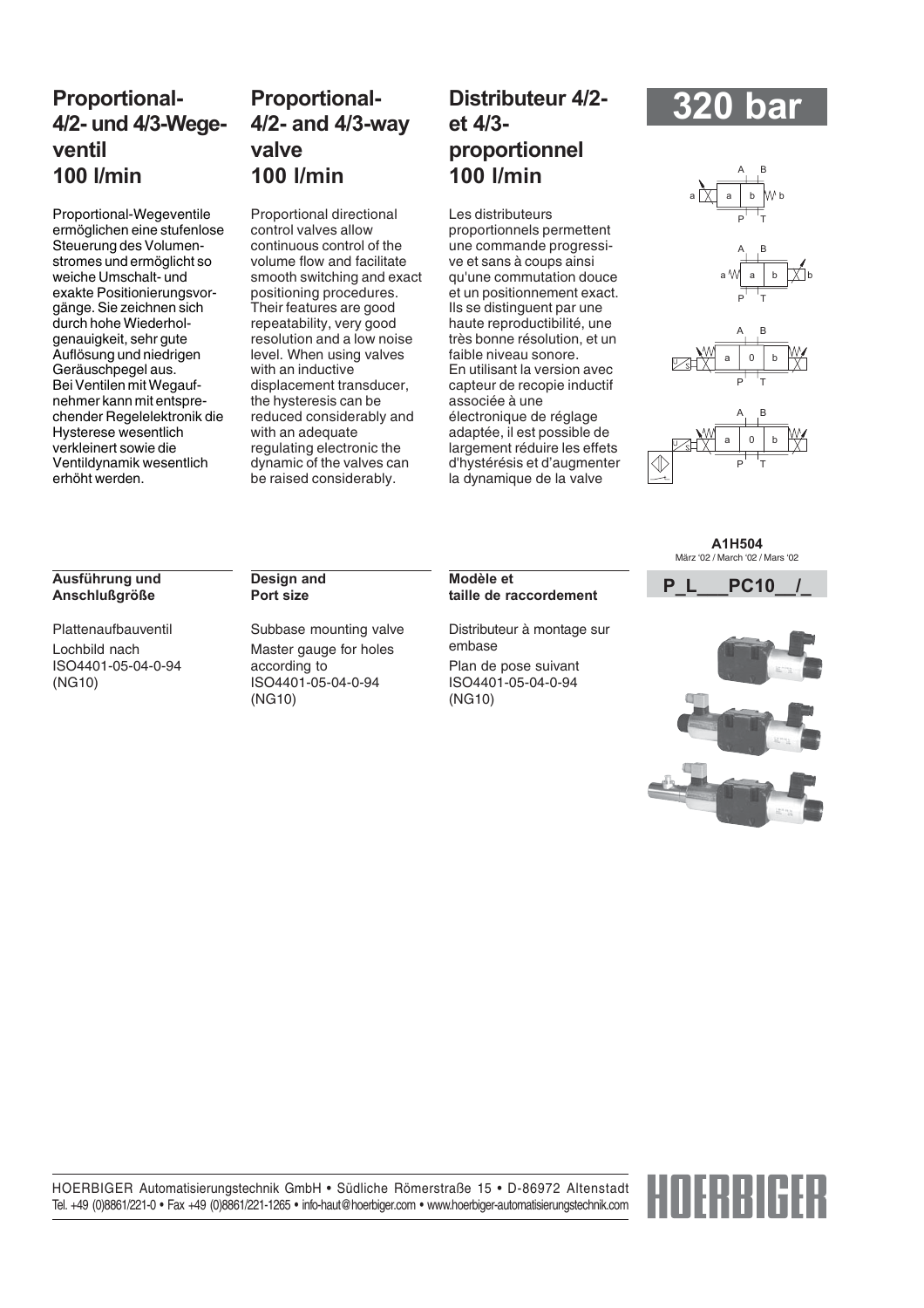# **Kenngrößen**

## **Allgemein**

| . .<br>. .<br>×<br>. .<br>w<br>×<br>I |
|---------------------------------------|
|---------------------------------------|

| pauart                                      |        |  |  |  |
|---------------------------------------------|--------|--|--|--|
| Kolbenventil                                |        |  |  |  |
| Ausführung                                  |        |  |  |  |
| Plattenaufbauventil                         |        |  |  |  |
| Anschlußgröße                               |        |  |  |  |
| ISO4401-05-04-0-94 (NG10)                   |        |  |  |  |
| <b>Masse</b>                                |        |  |  |  |
| PSL_1_PC10_:                                | 4,6 kg |  |  |  |
| PSL 0 PC10 :                                | 6.1 kg |  |  |  |
| PRL_/PIL_0_PC10__:                          | 6.6 kg |  |  |  |
| <b>Einbaulage</b>                           |        |  |  |  |
| beliebig, vorzugsweise waagerecht           |        |  |  |  |
| Volumenstromrichtung<br>siehe Schaltsymbole |        |  |  |  |

**Umgebungstemperaturbereich**

min -20 °C, max +50 °C

### **Hydraulische Kenngrößen**

### **Betriebsdruck**

P, A, B = 320 bar, T = 180 bar; max. Druckdifferenz zwischen zwei Anschlüssen = 100 bar. Bei höherer Druckdifferenz Druckwaage verwenden. **Volumenstrom** siehe Bestellangaben, max.= 100 l/min **Druckflüssigkeit** Mineralöl nach DIN 51524, andere Medien auf Anfrage **Druckflüssigkeitstemperaturbereich** min = -20  $^{\circ}$ C, max = +70  $^{\circ}$ C **Viskositätsbereich** min = 10 mm2 /s, max = 600 mm2 /s **Verschmutzungsklasse für Druckmittel** max. Klasse 8 nach NAS1638 zulässig **Filterempfehlung** Filterrückhalterate  $β_{10}$ >75 **Hysterese** ≤ 1 % bei geregeltem Betrieb ≤ 8 % bei gesteuertem Betrieb **Wiederholgenauigkeit** ≤ 1 % **Volumenstrom Signalfunktion** siehe Q-I-Kennlinie **Betätigung elektromagnetisch** mit Proportionalmagnet **Spannungsart** Gleichspannung (DC)

**Nennspannung** 24V; andere auf Anfrage **Steuerstrom** 24 V-Magnet : 0 - 1400 mA **Nennleistung**

26 W

# **Characteristics**

**General**

| <b>Type</b>                        |        |  |  |  |
|------------------------------------|--------|--|--|--|
| Piston valve                       |        |  |  |  |
| <b>Design</b>                      |        |  |  |  |
| Subbase mounting valve             |        |  |  |  |
| Port size                          |        |  |  |  |
| ISO4401-05-04-0-94 (NG10)          |        |  |  |  |
| <b>Weight (mass)</b>               |        |  |  |  |
| PSL 1 PC10 :                       | 4,6 kg |  |  |  |
| PSL 0 PC10 :                       | 6,1 kg |  |  |  |
| PRL / PIL 0 PC10 :                 | 6.6 kg |  |  |  |
| <b>Installation</b>                |        |  |  |  |
| arbitrary, preferably horizontally |        |  |  |  |
| <b>Flow direction</b>              |        |  |  |  |
| see symbols                        |        |  |  |  |
| Ambient temperature range          |        |  |  |  |
| min -20 °C, max +50 °C             |        |  |  |  |
|                                    |        |  |  |  |
|                                    |        |  |  |  |

## **Hydraulic characteristics**

### **Operating pressure** P, A, B = 320 bar, T = 180 bar; max. pressure difference between two connections = 100 bar. In cases of a greater pressure difference, use a pressure compensator. **Volume flow** see order instructions, max.= 100 l/min **Hydraulic medium** Mineral oil according to DIN 51524, other media on request **Pressure media temperature range** min = -20  $^{\circ}$ C, max = +70  $^{\circ}$ C **Viscosity range** min = 10 mm2 /s, max = 600 mm2 /s **Contamination level for pressure medium** max. class 8 in accordance with NAS1638 **Filter** Rentention rate  $\beta_{10}$ >75 **Hysteresis** ≤ 1 % during regulated operation ≤ 8 % during controlled operation **Repeatability** ≤ 1 % **Volume flow signal function** see Q-I-characteristic curve **Actuation**

**electromagnetic** with proportional solenoid **Voltage** DC voltage **Nominal voltage** 24V; further voltages on request **Control current** Solenoid 24 V : 0 - 1400 mA **Nominale capacity** 26 W

# **Caractéristiques**

| oenerantes                                                  |        |  |  |
|-------------------------------------------------------------|--------|--|--|
|                                                             |        |  |  |
| <b>Type</b>                                                 |        |  |  |
| à tiroir                                                    |        |  |  |
| <b>Modèle</b>                                               |        |  |  |
| Valve à montage sur embase                                  |        |  |  |
| Taille de raccordement                                      |        |  |  |
| ISO4401-05-04-0-94 (NG10)                                   |        |  |  |
| <b>Masse</b>                                                |        |  |  |
| PSL_1_PC10__:                                               | 4,6 kg |  |  |
| PSL_0_PC10_                                                 | 6.1 kg |  |  |
| PRL_/PIL_0_PC10_:                                           | 6,6 kg |  |  |
| Position de montage                                         |        |  |  |
| au choix, de préférence position horizontale                |        |  |  |
| Sens d'ecoulement                                           |        |  |  |
| voir symbole                                                |        |  |  |
| Plage de température ambiante                               |        |  |  |
| min -20 °C, max +50 °C                                      |        |  |  |
|                                                             |        |  |  |
| Caractéristiques hydrauliques                               |        |  |  |
|                                                             |        |  |  |
| <b>Pression de service</b>                                  |        |  |  |
| P, A, B = 320 bar, T = 180 bar;                             |        |  |  |
| différence de pression max. entre deux raccords             |        |  |  |
| = 100 bar. En cas de différence de pression                 |        |  |  |
| plus élevées, utiliser une balance de pression              |        |  |  |
| Débit                                                       |        |  |  |
| voir indications de commande, max.= 40 l/min                |        |  |  |
| <b>Fluide hydraulique</b>                                   |        |  |  |
| Huile minérale DIN 51524,                                   |        |  |  |
| autres sur demande                                          |        |  |  |
| Plage de température du fluide                              |        |  |  |
| hydraulique                                                 |        |  |  |
| min = -20 °C, max = +70 °C                                  |        |  |  |
| Plage de viscosité                                          |        |  |  |
| $min = 10$ mm <sup>2</sup> /s, max = 600 mm <sup>2</sup> /s |        |  |  |
| Degré de pollution                                          |        |  |  |
| max. classe 8 suivant NAS1638                               |        |  |  |
| admissible                                                  |        |  |  |
| <b>Filtration recommandée</b>                               |        |  |  |
| Taux de filtration $\beta_{10}$ >75                         |        |  |  |
| <b>Hystérésis</b>                                           |        |  |  |
| ≤ 1 % système en boucle fermée                              |        |  |  |
| $\leq$ 8 % système en boucle ouverte                        |        |  |  |
| Reproductibilité                                            |        |  |  |
|                                                             |        |  |  |

 $< 1 %$ **Fonction signal du débit** voir courbe caractéristique Q-I

### **Mode de commande**

**électromagnétique** par électro-aimant proportionnel **Alimentation** courant continu (DC) **Tension nominale** 24V; autres sur demande **Courant de commande** Bobine 24 V : 0 - 1400 mA **Puissance nominale** 26 W

The right to introduce technical modifications is The right to introduce technical modifications is reserved. No part may be reproduced in any form reserved. No part may be reproduced in any form without permission in writing from the publisher. without permission in writing from the publisher.

accord écrit.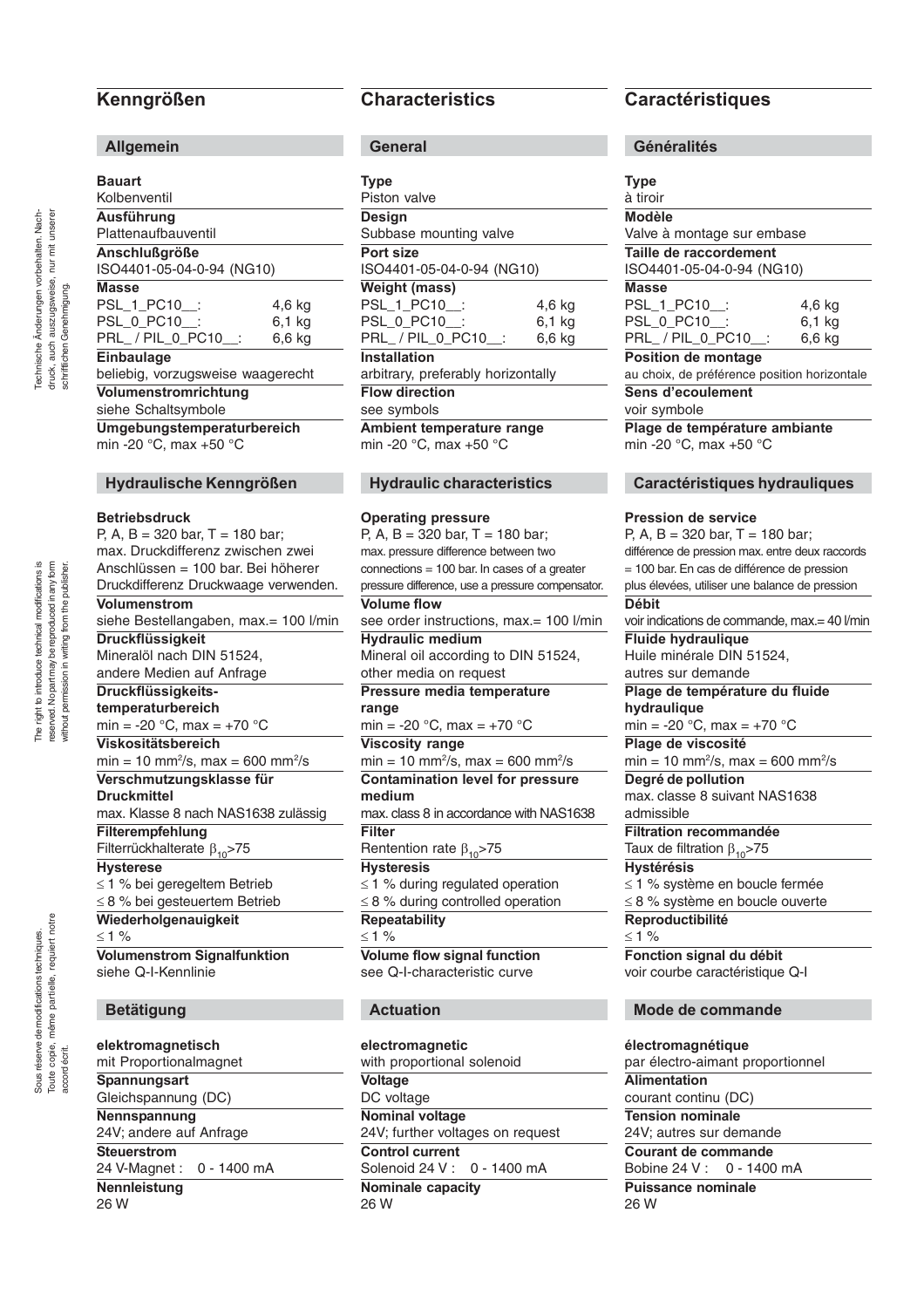**Spulenwiderstand (bei 20°C)** 13,4 Ω **Einschaltdauer** Dauerbetrieb **Schutzart** nach DIN40050, IP65 mit aufgesteckter Gerätesteckdose **Anschlußart** Steckverbindung DIN43650-AF2-PG11 **Induktiver Wegaufnehmer Nennspannung**  $U_B = 24 V D C (±20%)$ **Restwelligkeit der Nennspannung**  $< 5\%$ **Stromaufnahme**  $<$  40 mA **Ausgangsspannung (linearer Bereich) P**→**A:** 7,5 bis ≥ 3 V

**P**→**B:** 7,5 bis ≤ 12 V **Belastung der Ausgangsspannung**  $\geq 10$  kΩ **Empfindlichkeit** 1,125 V/mm (±3%) **Linearität**  $≤ ±1.5 %$ **Temperaturdrift (Verstärkung)** ≤ ±0,02 %/°C **Temperaturdrift (Nullpunkt)** ≤ ±0,015 %/°C **Restwelligkeit der Ausgangsspannung** ≤ 20 mV **Schutzart**

nach DIN40050, IP65 mit aufgesteckter Gerätesteckdose **Anschlußart**

M12 x 1

# **Digitales Mittelstellungssignal (PIN 4)**

Low signal:  $U_A = 0 V$ <br>High signal:  $U_A \leq U_B - 2 V$ High signal: **Lastwiderstand**  $> 2200$ **Schaltfenster** obere Schwelle: 7,7 V ±20 mV untere Schwelle: 7.3 V ± 20 m V

**Coil resistance (at 20°C)** 13,4 Ω **Duty cycle** Continuous operation **Electrical protection** according to DIN40050, IP65 with plug **Connection type** Connector DIN43650-AF2-PG11

### **Inductive displacem. transducer**

### **Nominal voltage**

 $U_B = 24$  V DC ( $\pm 20\%$ ) **Residual ripple of nominal voltage** ≤ 5% **Current consumption**  $< 40$  mA **Output voltage (linear range) P**→**A:** 7,5 to ≥ 3 V **P**→**B:** 7,5 to ≤ 12 V **Load on output voltage**  $\geq 10$  kΩ **Responsivity** 1,125 V/mm (±3%) **Linearity** ≤ ±1,5 % **Temperature drift (Gain)** ≤ ±0,02 %/°C **Temperaturdrift (Off-set)** ≤ ±0,015 %/°C **Residual ripple of output voltage** ≤ 20 mV **Electrical protection** according to DIN40050, IP65 with plug **Connection type** M12 x 1

**Digital central position signal (PIN 4)**

Low signal:  $U_A = 0 V$ <br>High signal:  $U_A \leq U_B - 2 V$ High signal: **Ballast resistor**

### ≥ 220 Ω

**Switching section**

upper thershold voltage: 7.7 V ± 20 mV lower thershold voltage: 7,3 V ±20 mV

# **Kenngrößen Characteristics Caractéristiques**

**Résistance des bobines (à 20°C)** 13,4 Ω **Taux de service** Fonctionnement continu **Indice de protection** suivant DIN40050, IP65 avec connecteur adapté **Type de connexion** Connecteur DIN43650-AF2-PG11

### **Capteur de recopie inductif**

### **Tension nominale**

 $U_B = 24$  V DC ( $\pm 20\%$ ) **Ondulation résiduelle tension nominale** ≤ 5% **Absorption de courant**  $< 40$  mA **Tension de sortie (zone linéaire) P→A:** 7,5 à ≥ 3 V<br>**P→B:** 7,5 à ≤ 12 ' **P**→**B:** 7,5 à ≤ 12 V **Résistance sur la tension de sortie**  $\geq 10$  kΩ **Sensibilité** 1,125 V/mm (±3%) **Linéarité**  $≤ ±1.5 %$ **Dérive de température (Gain)** ≤ ±0,02 %/°C **Dérive de température (Off-set)** ≤ ±0,015 %/°C **Ondulation résiduelle tension de sortie** ≤ 20 mV **Indice de protection** suivant DIN40050, IP65 avec connecteur adapté **Type de connexion** M12 x 1

**Signal numérique de position médiane (broche 4)**

Low signal:  $U_A = 0$  V<br>High signal:  $U_A \leq U_B$  $U_A \leq U_B$ -2 V

**Résistance de charge** ≥ 220 Ω

**Fenêtre de commutation** limite supérieure: 7.7 V ±20 mV limite inférieure: 7,3 V ±20 mV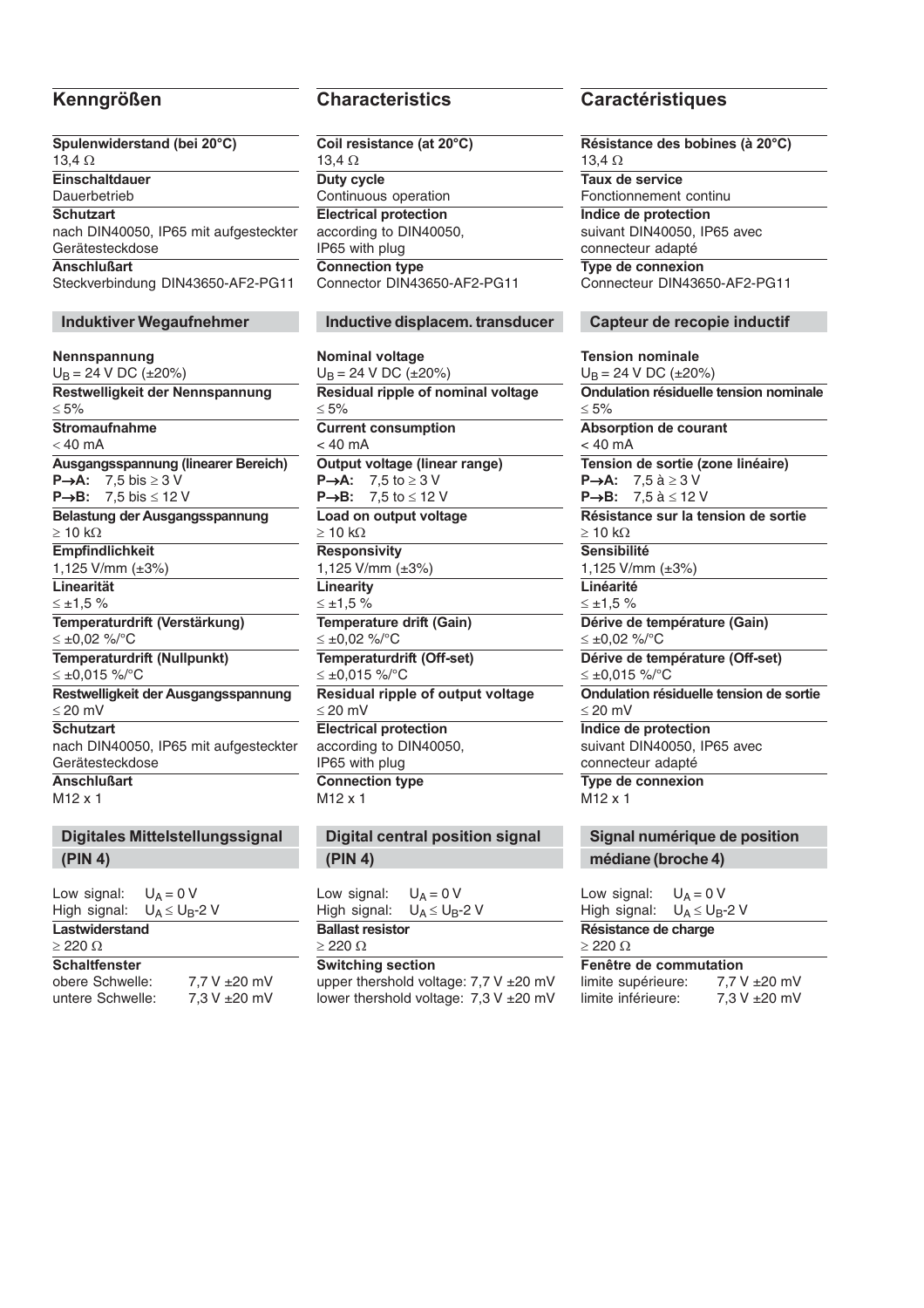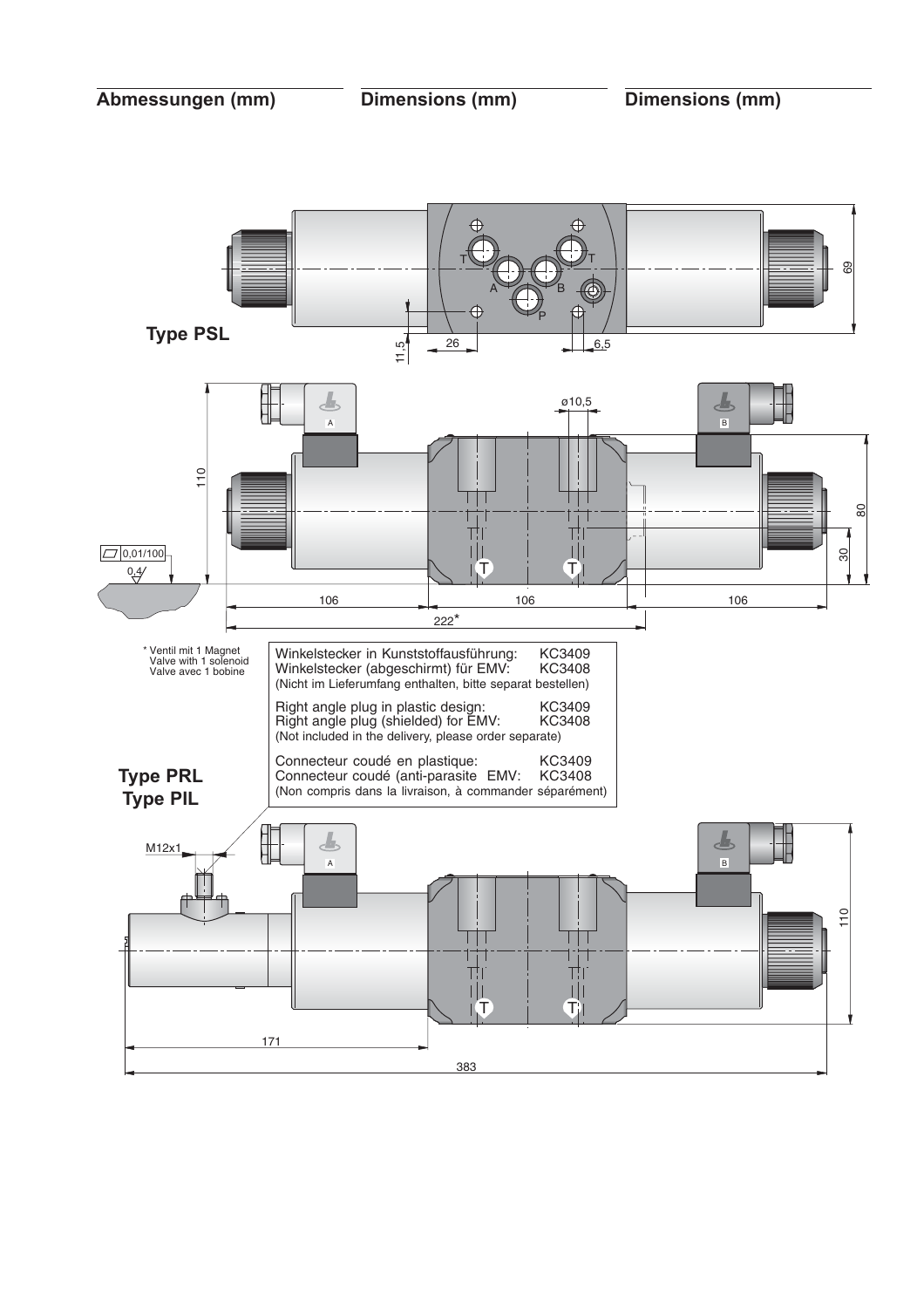# **Q-I-Kennlinie**

gültig für Symbol 1 und 2, Toleranz ±5%, ∆p = 5 bar/Kante gemessen bei 50 °C Öltemperatur, Viskosität 35 mm2/s

## **Q-I-characteristic curve**

valid for symbols 1 and 2, deviation±5 %, ∆p = 5 bar/control<br>edge, Oil temperature +50 °C, Viskosity 35 mm<sup>2</sup>/s

## **Courbe caractéristique Q-I**

valide pour symboles 1 et 2, tolérance ±5 %, ∆p = 5 bar/ arête, température de l'huile +50 °C, viscosité 35 mm2/s

Gemessen mit 24 V-Spule (DC) Measured with coil 24 V (DC) Mesuré avec bobine 24 V (DC)

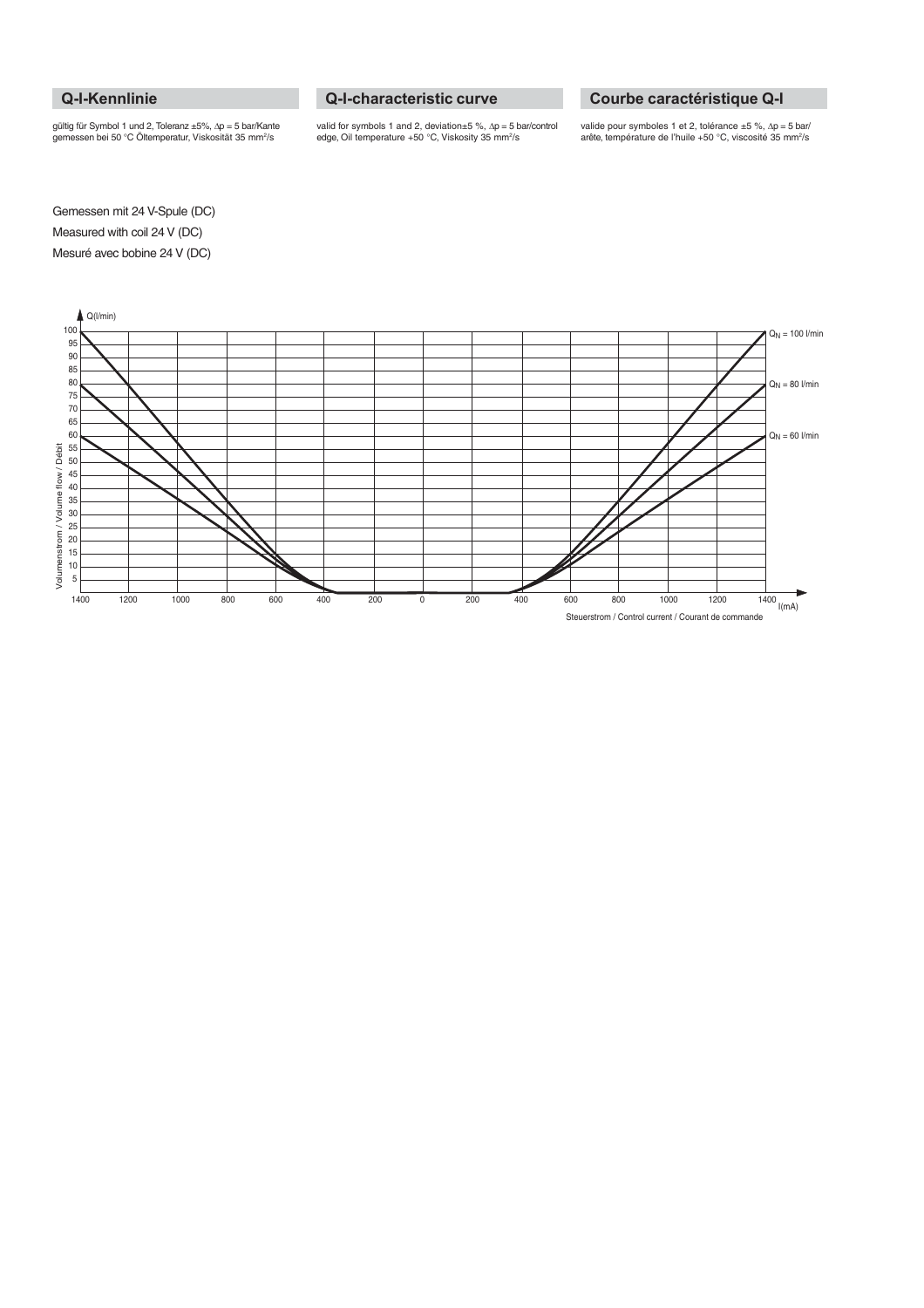